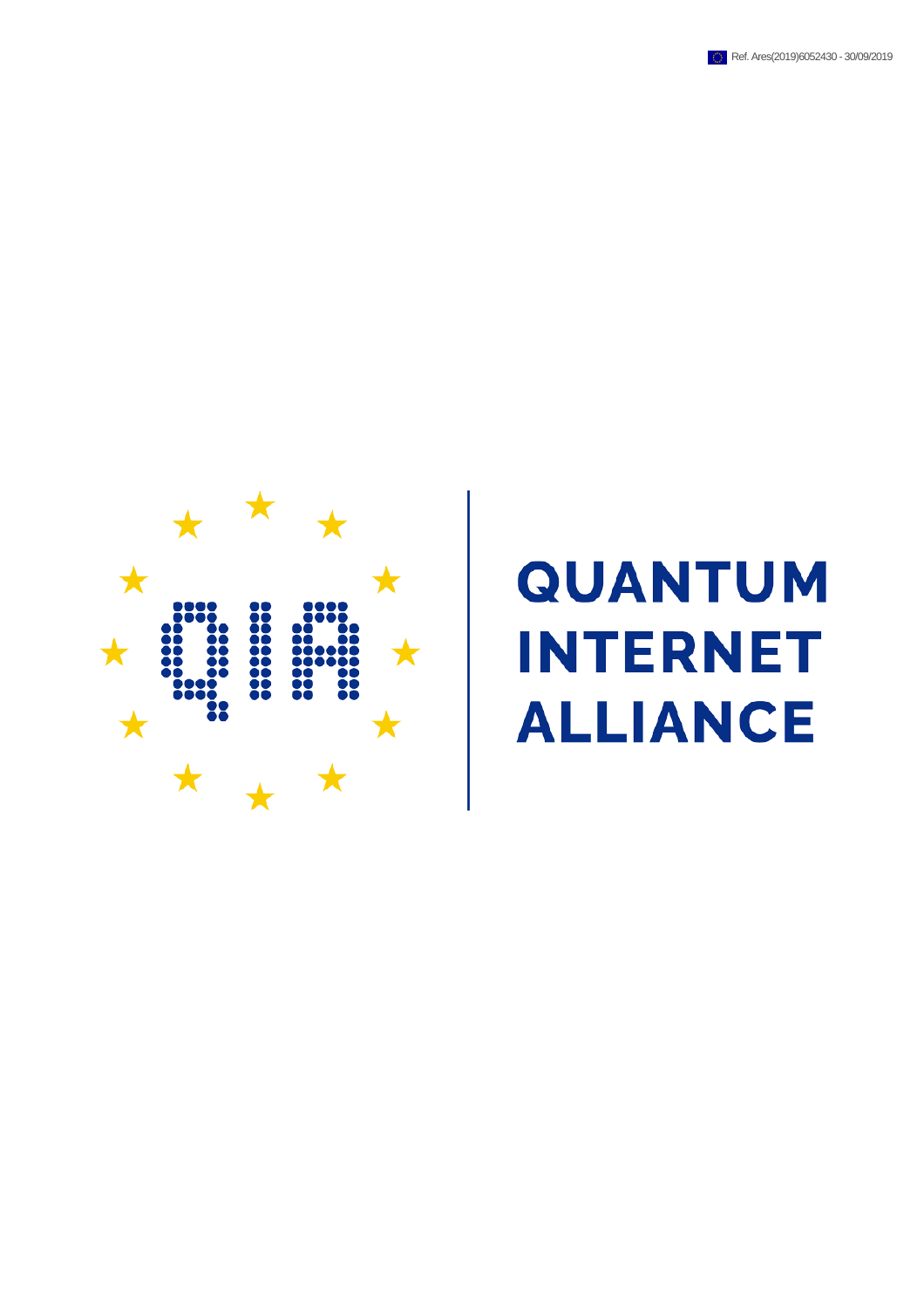

**D1.1 Hybrid entanglement between a trapped-atom qubit and a continuous-variable light state**

# **D1.1 Hybrid entanglement between a trapped-atom qubit and a continuousvariable light state**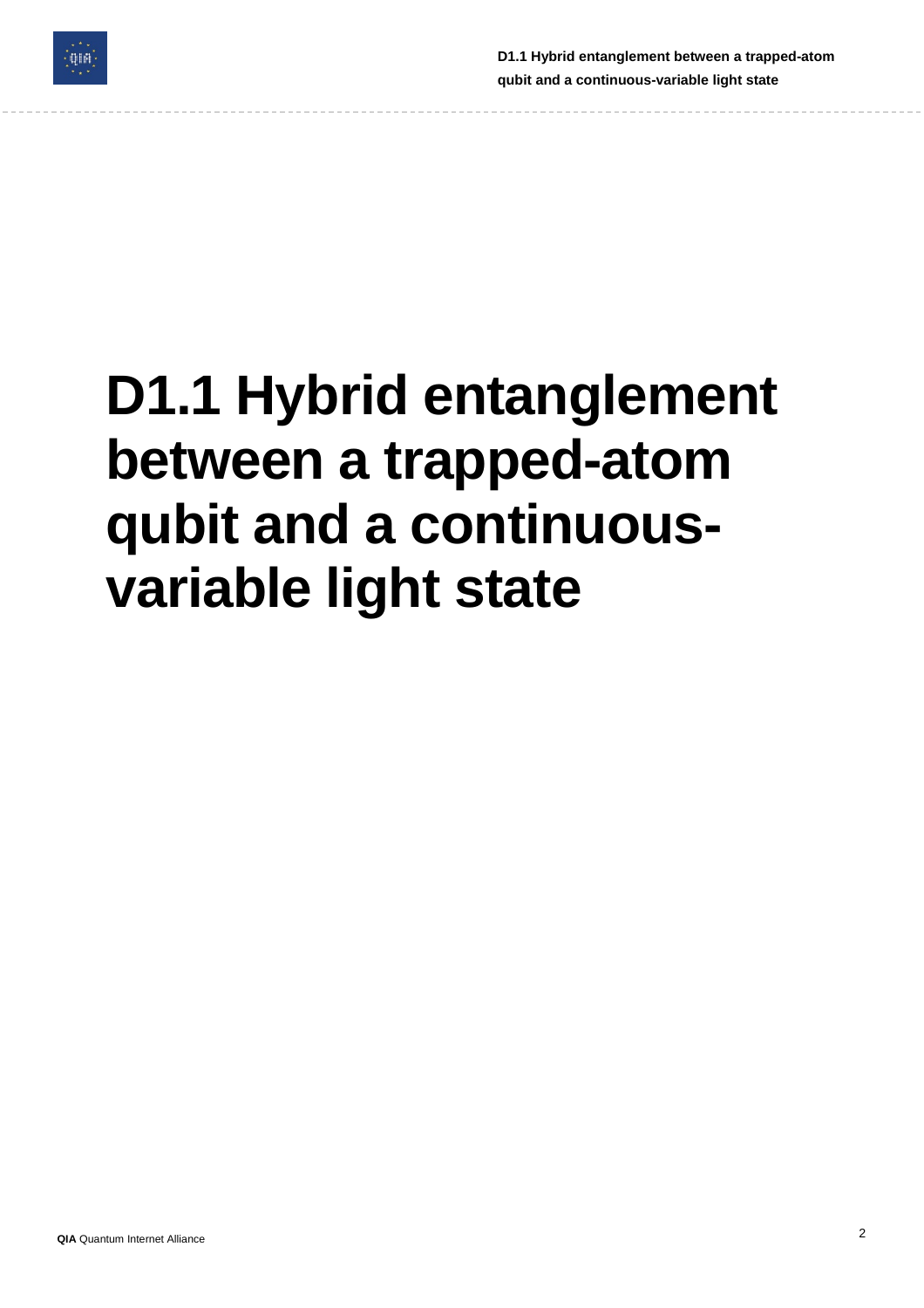

## **Document History**

| <b>Revision Nr</b> | <b>Description</b> | Author        | <b>Review</b>    | Date       |
|--------------------|--------------------|---------------|------------------|------------|
| V1.0               | Final              | Olivier Morin | Stephanie Wehner | 21/09/2019 |

This project has received funding from the European Union's Horizon 2020 research and innovation programme under grant *agreement No 820445.*

The opinions expressed in this document reflect only the author's view and in no way reflect the European Commission's opinions. The European Commission is not responsible for any use that may be made of the information it contains.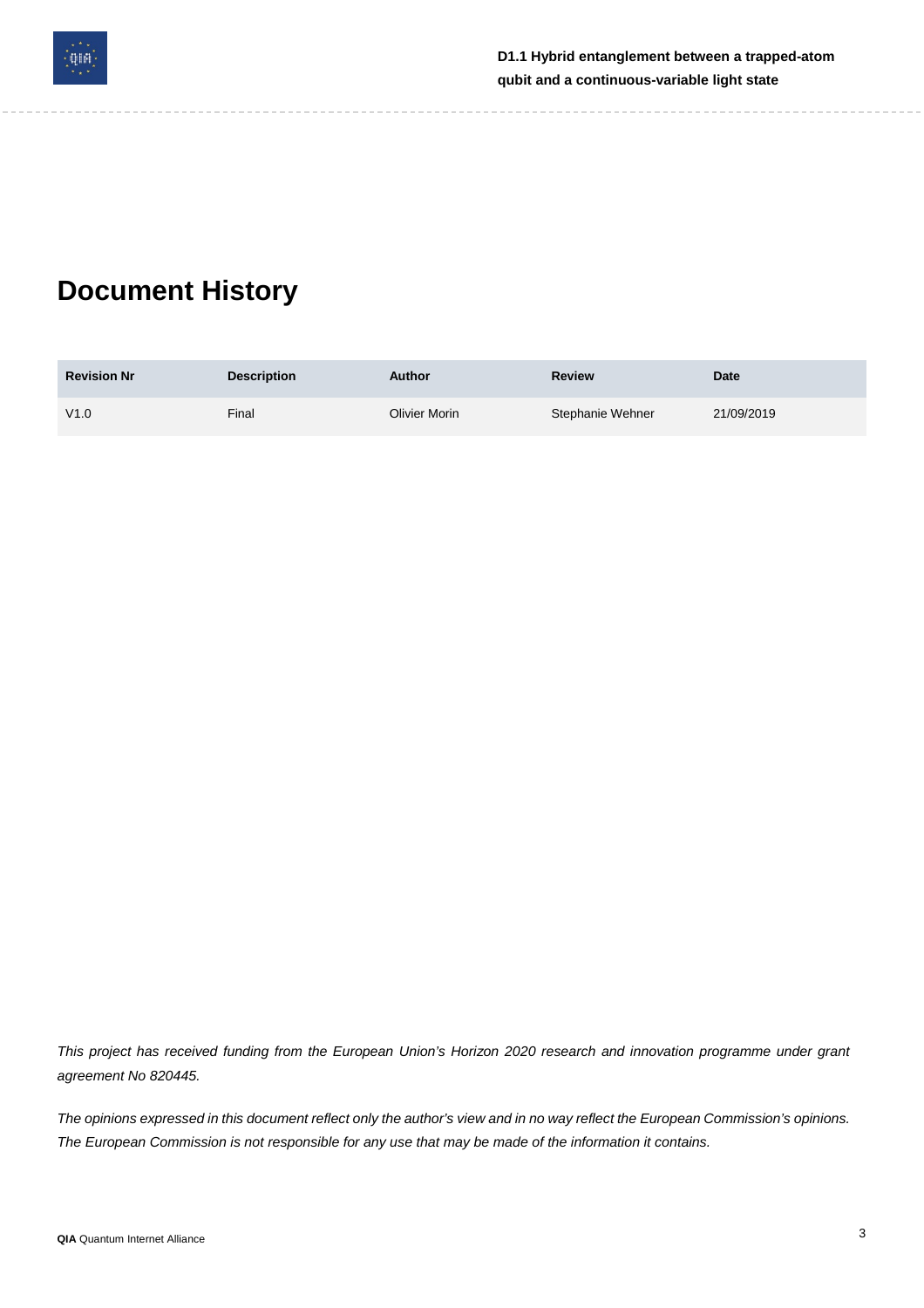

-------------------

## Index

| 1.   |  |
|------|--|
| 2.   |  |
| 3.   |  |
| 4.   |  |
| 5.   |  |
| 5.1. |  |
| 5.2. |  |
| 6.   |  |
| 6.1. |  |
| 6.2. |  |
| 6.3. |  |
| 6.4. |  |
| 7.   |  |
| 8.   |  |

 $\frac{1}{2} \frac{1}{2} \frac{1}{2} \frac{1}{2} \frac{1}{2} \frac{1}{2} \frac{1}{2} \frac{1}{2} \frac{1}{2} \frac{1}{2} \frac{1}{2} \frac{1}{2} \frac{1}{2} \frac{1}{2} \frac{1}{2} \frac{1}{2} \frac{1}{2} \frac{1}{2} \frac{1}{2} \frac{1}{2} \frac{1}{2} \frac{1}{2} \frac{1}{2} \frac{1}{2} \frac{1}{2} \frac{1}{2} \frac{1}{2} \frac{1}{2} \frac{1}{2} \frac{1}{2} \frac{1}{2} \frac{$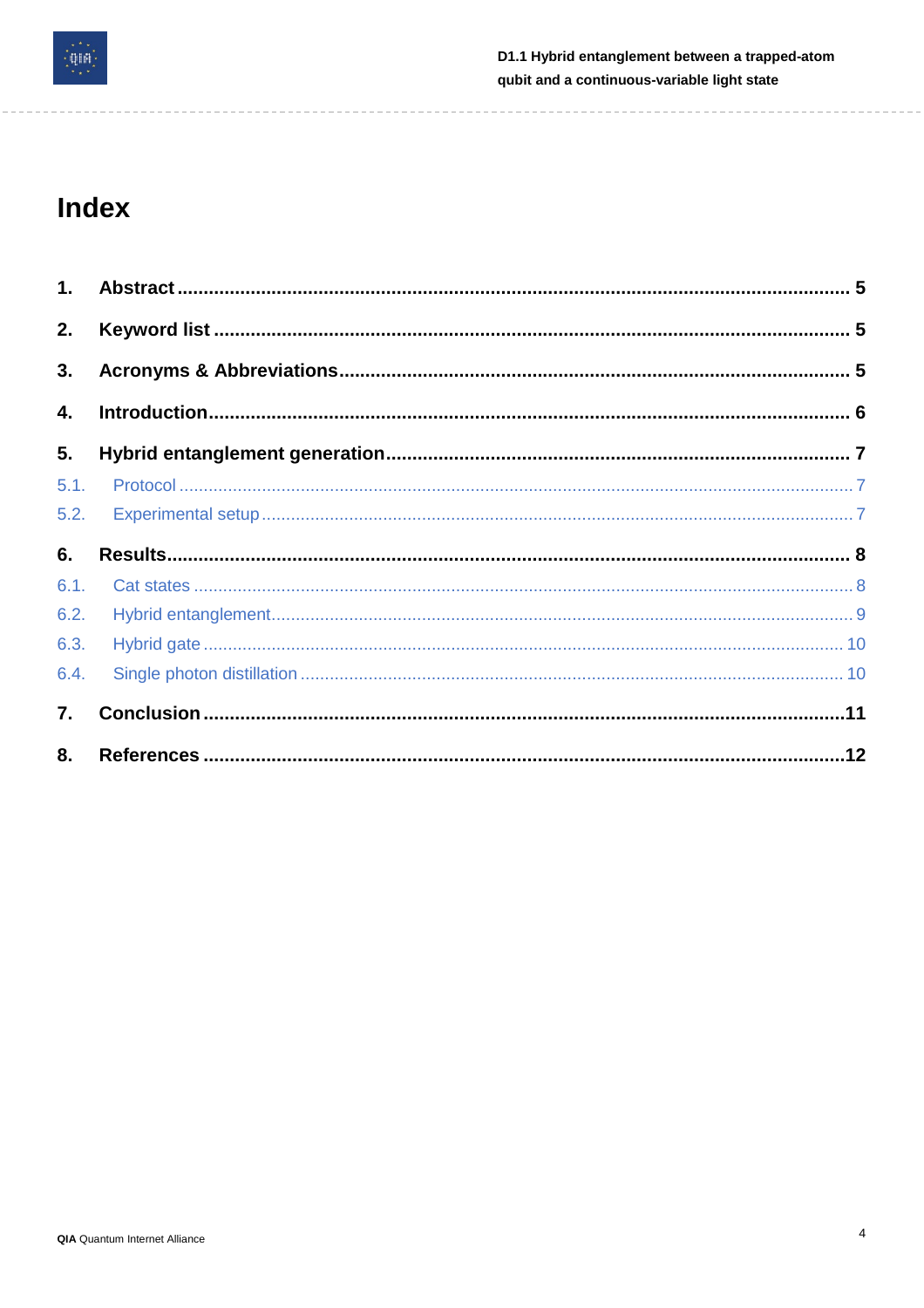

## <span id="page-4-0"></span>**1. Abstract**

Since the beginning of quantum information, two pathways have been followed: "continuous variables" and "discrete variables". Only recently have efforts been made to combine these two approaches and design protocols that take the best of both worlds. Currently, most end nodes rely on light-matter interfaces. However, the combination of atomic systems with continuous variables is so far almost non-existent. This deliverable intends to make a significant step towards creating such interfaces, more precisely, by experimentally realizing entanglement between a single atom and a continuous-variable light states. In addition, it enables the identification of the main weaknesses of such approaches and therefore the challenges that need to be addressed in the future in order to use them in realistic protocols. In the present report we show that we successfully reached our goal: we demonstrated the generation of this hybrid entanglement, characterized it quantitatively and also used it as a primary resource for various applications in quantum information. Those results have led to two publications in peer-reviewed journals [1,2].

## <span id="page-4-1"></span>**2. Keyword list**

Cavity quantum electrodynamics, Schrödinger cat state, single photon, hybrid entanglement, quantum gate

## <span id="page-4-2"></span>**3. Acronyms & Abbreviations**

| DoA       | Description of Action |  |
|-----------|-----------------------|--|
| EC        | European Commission   |  |
| <b>WP</b> | Work Package          |  |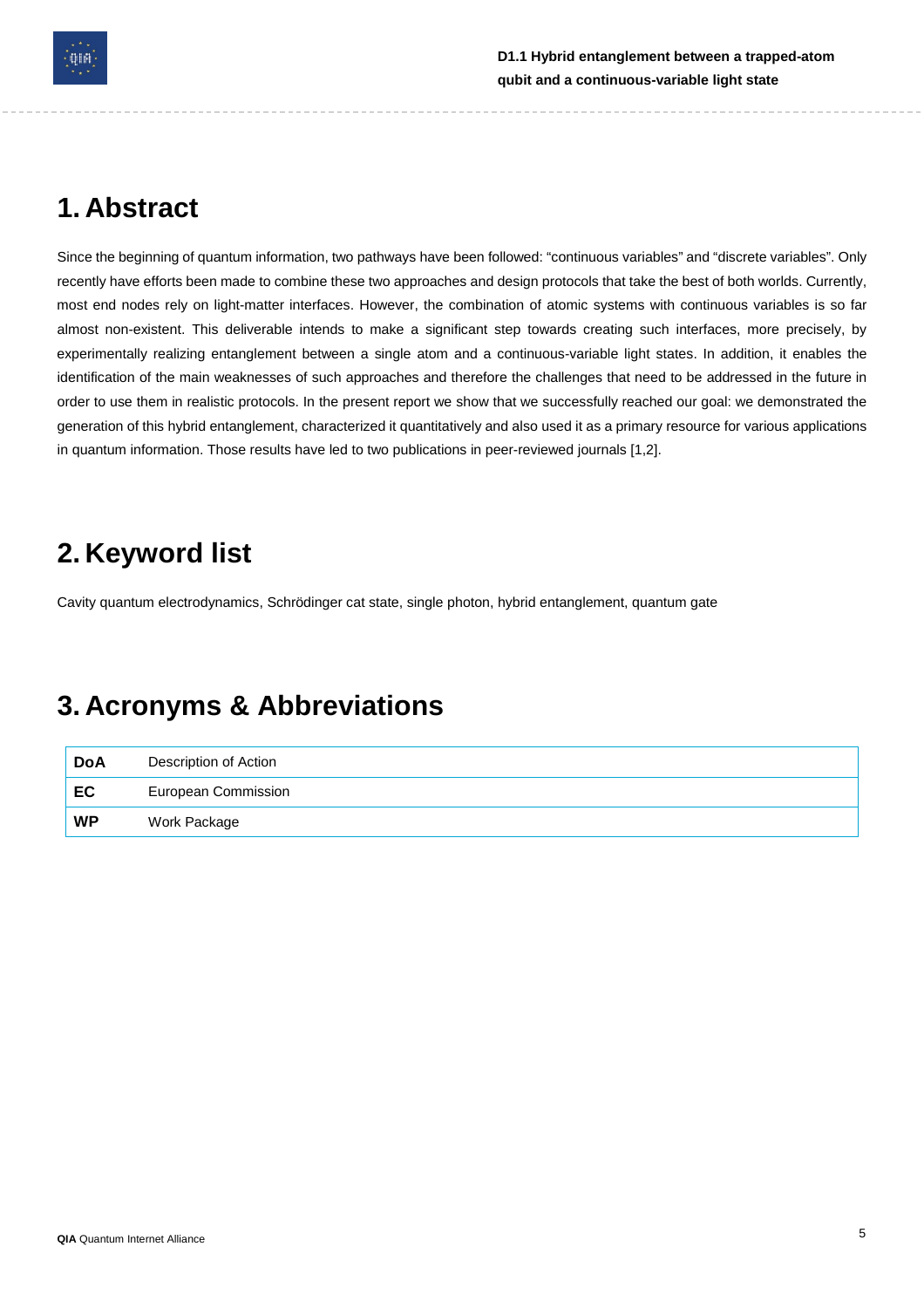

## <span id="page-5-0"></span>**4. Introduction**

The wave-particle duality of light was the starting point of the quantum theory which unified the two points of view via a dedicated formalism. However, it remains convenient to describe light fields with either the "wave" or "particle" point of view. Those two descriptions have led to the two so-called continuous- and discrete-variables approaches in quantum information. For discrete variables, a photonic qubit is encoded in a single photon, whereas for continuous variables approaches, the qubit is encoded in phase space (often represented by the Wigner function). Within just the past decade, some new protocols have proposed to combine both encodings. The main interest of such a strategy is to combine the advantages of each approach.

In continuous-variable quantum information, the coherent states  $|\alpha\rangle$  and  $|-\alpha\rangle$  can constitute a qubit basis as long as they are orthogonal. This is effectively achieved for a sufficiently large amplitude as the overlap is equal to  $|(\alpha|-\alpha)|^2 = \exp(-4|\alpha|^2)$ . Over the years, superpositions of two coherent states with opposite phases have been called "Schrödinger cat states". This labelling refers to the famous article by Erwin Schrödinger. As a coherent state is considered a "classical" state, it makes an analogy with the cat that plays the role of the classical object in the Gedankenexperiment proposed by E. Schrödinger. Therefore, coherent states with opposite phases correspond to the "orthogonal" states of the cat, namely, dead or alive. Two superpositions are particularly interesting:  $|cat_{+}\rangle = N(|\alpha\rangle \pm |-\alpha\rangle)$ . Indeed, they are composed by photon numbers states of the same parity. The "even" cat state |cat+⟩ is a superposition of even Fock states and the "odd" cat state |cat−⟩ is a superposition of odd Fock states.

So far, atomic systems have only been interfaced with discrete-variable photonic qubits. Therefore, an atomic interface for continuous-variable photonic qubits is definitely a missing component for the development of hybrid architectures. In the present deliverable we use a cavity quantum electrodynamic effect to entangle a single-atom state with a continuous-variable light state. We also show that these states constitute the starting point for multiple applications: continuous-variable quantum state engineering, a hybrid quantum gate, and single photon generation.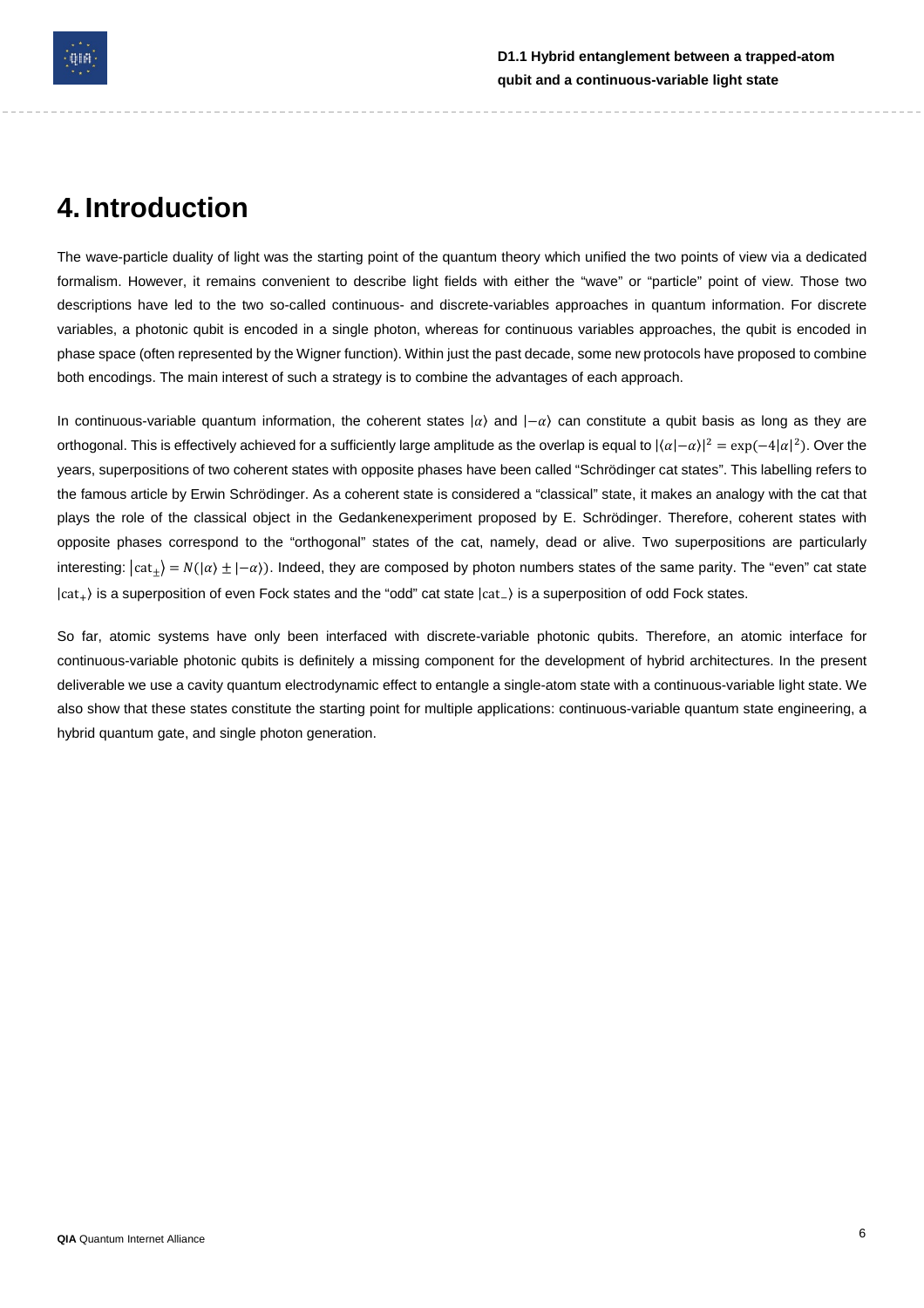

## <span id="page-6-0"></span>**5. Hybrid entanglement generation**

#### <span id="page-6-1"></span>**5.1. Protocol**

Here, we use a fundamental effect of cavity quantum electrodynamics. Starting from an atom in a high finesse optical cavity, we use three levels of the atom, two ground states and one excited state. The cavity is resonant with only one of the two optical transitions of the atom. In this configuration, two situations are possible: either the atom is in the ground state |↓⟩ and is not coupled to the cavity, or is in the state |↑⟩ and is coupled to the cavity. This latter case leads to the effect called normal-mode splitting; the energy eigenstate of the system atom+cavity is split. As a result, an impinged light field resonant with the cavity and the atom, separately, is not resonant with the global system and simply gets reflected by the input mirror, remaining unchanged. In contrast, when the atom is in the state |↓⟩, it is not coupled to the cavity. In this case, an impinged light field is resonant with the cavity and acquires a π phase shift after reflection. This effect can be summarized as

> $|\uparrow\rangle|+\alpha\rangle \rightarrow |\uparrow\rangle|+\alpha\rangle$ ,  $|\downarrow\rangle|+\alpha\rangle \rightarrow |\downarrow\rangle|-\alpha\rangle$ .

Given this transformation, it is now clear that starting with the atom in a superposition of the two states  $|\uparrow\rangle$  and  $|\downarrow\rangle$ , a light field interacting with the system will end in an entangled state between the light and the atomic states.

Starting from the state  $|\downarrow\rangle$ , a  $\pi/2$  rotation brings the atom into the superposition  $(|\uparrow\rangle + |\downarrow\rangle)/\sqrt{2}$ . Hence, after reflection of a coherent state  $|\alpha\rangle$  off the cavity, the entangled state  $(|\uparrow\rangle|\alpha\rangle + |\downarrow\rangle|\alpha\rangle)/\sqrt{2}$  is generated. A second rotation of the atom leads to the state  $(|\uparrow\rangle|cat_{+}\rangle + |\downarrow\rangle|cat_{-}\rangle/\sqrt{2}$ . As we will show, this entangled state, and more generally the interaction mechanism between an external light field and the cavity QED system, offers multiple possibilities. We have investigated several of them: the generation of non-Gaussian states, atom-light entanglement, and an atom-light quantum gate. This is further detailed in the Results section.

#### <span id="page-6-2"></span>**5.2. Experimental setup**

Our experimental setup is shown in Figure 1 and comprises a single <sup>87</sup>Rb atom trapped in a high finesse optical cavity. The atom preparation and position is monitored by a highly sensitive camera by collecting fluorescence light. The atom state is initialized by optical pumping into the state  $|\uparrow\rangle = |F = 2, m_f = 2\rangle$ . Afterwards, a pair of Raman lasers allows for coherent transfer to  $|\downarrow\rangle = |F = 1, m_f = 1\rangle$ . The light field after the interaction is characterized using homodyne detection, where the generated light is mixed with a strong local oscillator (LO) on a beam splitter. The marginal distributions of the Wigner function can be inferred from a difference in the photocurrent of two photodiodes in the beam splitter output modes. To prevent LO light from interacting with the intra-cavity atom, an optical isolator is placed between the cavity and the homodyne setup. However, our protocol involves a light state and the atomic state. The latter needs to be measured too. This is done by using light resonant with the transition  $|\uparrow\rangle \leftrightarrow |e\rangle$ , with excited state  $|e\rangle = |F' = 3, m_f = 3\rangle$ , such that fluorescence state detection can be performed. As shown in Figure 1, the path for the light from the state detection is steered to a single photon detector via an acousto-optic deflector (AOD).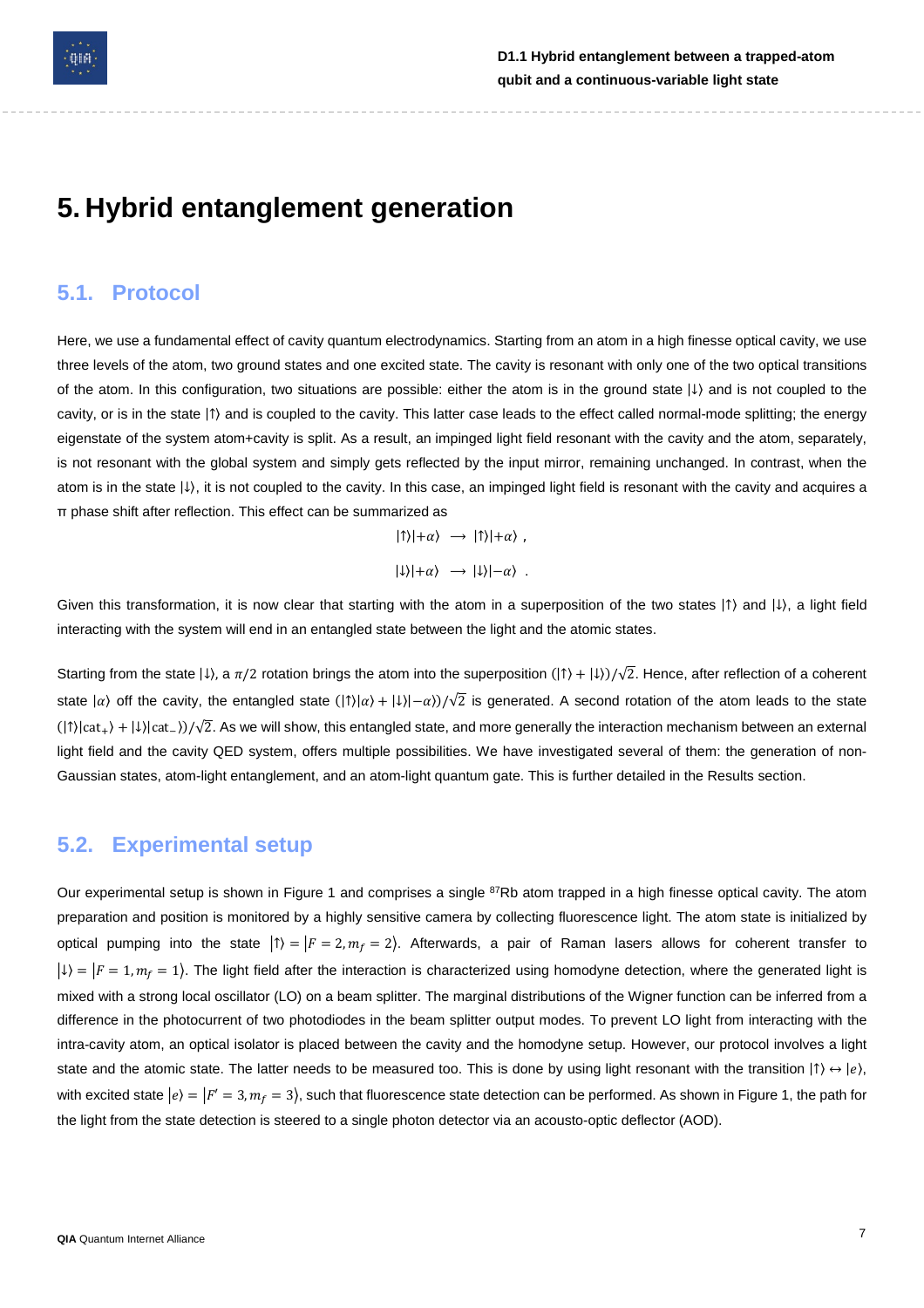



**Figure 1 Experimental Setup.** The optical cavity (left) contains a single atom that is controlled and read out with laser beams. Coherent states are reflected from the cavity and propagate to a homodyne detection setup (right). The inset on the left shows a simplified level scheme of the atoms. More technical details can be found in [1].

### <span id="page-7-0"></span>**6. Results**

#### <span id="page-7-1"></span>**6.1. Cat states**

The optical cat states are obtained by a projective measurement. Starting from the entangled state  $(|\uparrow\rangle| \text{cat}_{+}\rangle + |\downarrow\rangle| \text{cat}_{-}\rangle)/\sqrt{2}$ , the measurement of the atomic state projects the light state onto one of the two cat states. The result of the measurement heralds the corresponding photon number parity. Post-selection of the data on the respective outcomes of the measurements of the atomic state thus allows us to distinguish between the even and the odd cat state. For the characterization of the respective states, the Wigner function is reconstructed by means of homodyne tomography. Ideally, this Wigner function of an odd and an even cat state shows in phase space two opposite Gaussian distributions with strong interference fringes in between. The phase of the interference pattern depends on the parity of the respective cat state. The produced states are socalled non-Gaussian states and feature regions in the Wigner function with negative values. In the experimental data we indeed



**Figure 2 Generation of even and odd cat states.** The top row shows the even and the odd cat states as they were measured in the experiment. The two cat states correspond to a measurement of the atom in the state  $| \uparrow \rangle$  or  $| \downarrow \rangle$ , respectively. The bottom row shows the respective Wigner functions corrected for propagation and detections losses of the propagating cat states.

observed such negative values in the Wigner function, confirming the quantum nature of the produced states as shown in Figure 2. The different phases of the interference fringes are observable as well as a significant negativity of the Wigner function in the case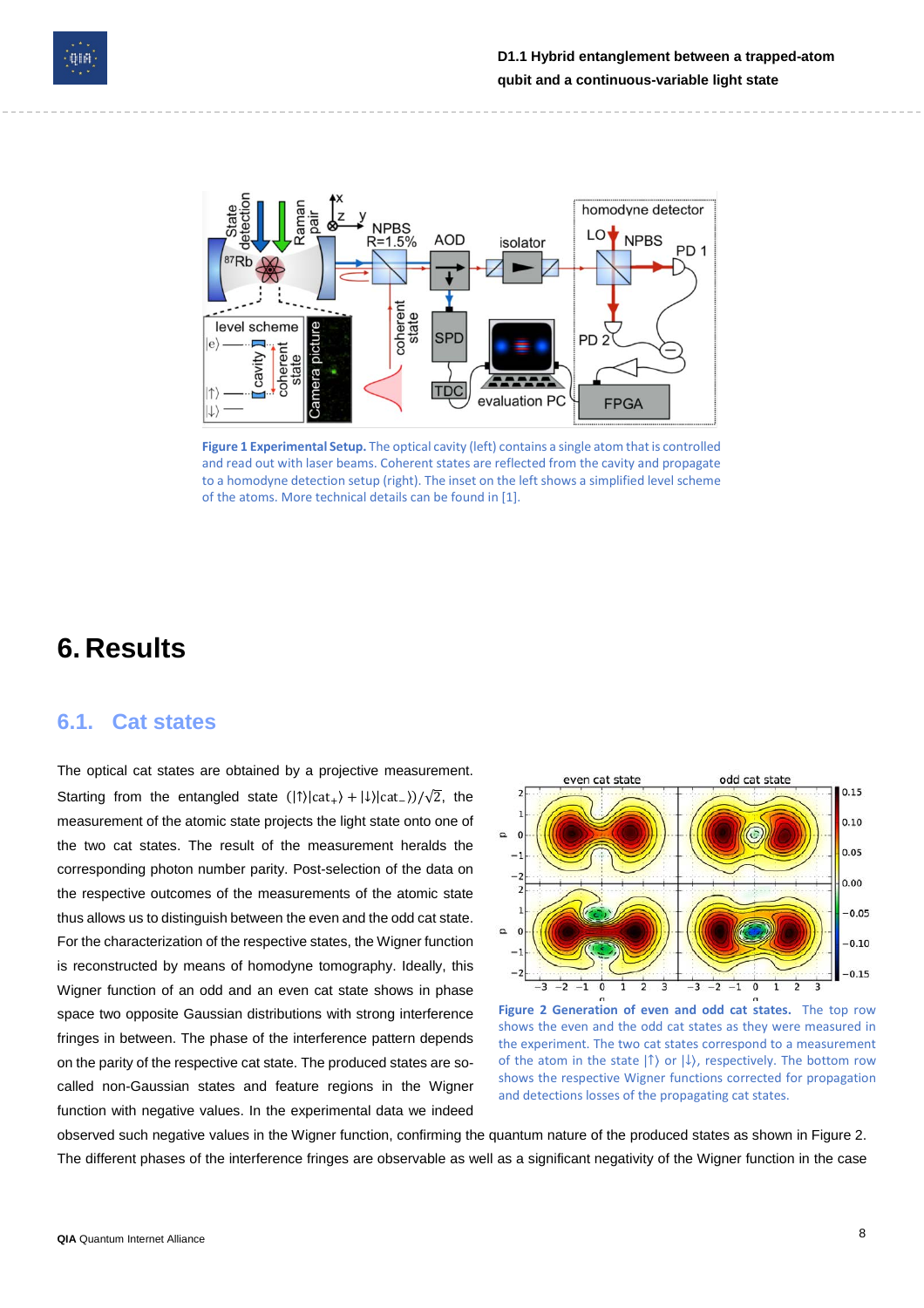

of an odd cat state. The experimentally obtained data can be corrected for propagation and detection losses of the light. With this technique, it is possible to infer the shape of the respective Wigner functions directly after the cat state has been generated. The respective plots are shown in the bottom row of Figure 2. The negativity is much more pronounced as the interference stripes are not smeared out as much as in the data shown in the upper row.

#### <span id="page-8-0"></span>**6.2. Hybrid entanglement**

According to the protocol, the state  $(|\uparrow\rangle|+\alpha\rangle+|\downarrow\rangle|-\alpha\rangle)/\sqrt{2}$  is generated after the coherent pulse is reflected from the cavity. It should be pointed out that this entangled state between the atom and the respective coherent state is generated in each single attempt deterministically without any need for post-selection on the data. In addition, although the generation of cat states presented in the previous section seems to confirm the presence of hybrid entanglement, it is not sufficient, as it only proves the classical part of the correlation between the light and the atom states. To verify the generation of entanglement, tomography was performed, and the atomic qubit was measured in three different bases (*x*, *y* and *z*). Each measurement results in a different corresponding photonic state. From the measurements, the joint Wigner functions (shown in Figure 3 on the right) as well as the full density matrix of the atom-light state can be deduced. From this density matrix, an entanglement negativity



**Figure 3 Entanglement between atom and cat states.** The four joint Wigner functions are shown for different measurement bases of the atomic state. From these measurements, the density matrix of the atom-light state can be inferred.

 $N = 0.057(5)$  is extracted, where any value of  $N > 0$  demonstrates entanglement. As explained in the introduction, there is a strong analogy with Schrödinger's Gedankenexperiment where a cat in a box eventually becomes entangled with a decaying atom. In our experiment, the cat is replaced by the optical light field, which can in principle be increased to contain more photons in order to generate an entangled state between a microscopic atom and a macroscopic light state. Experimentally, as for the previous experiment, the optical losses smear out the observed interference fringes as  $\alpha$  is increased. In our implementation, the optical pulse contained up to four photons on average.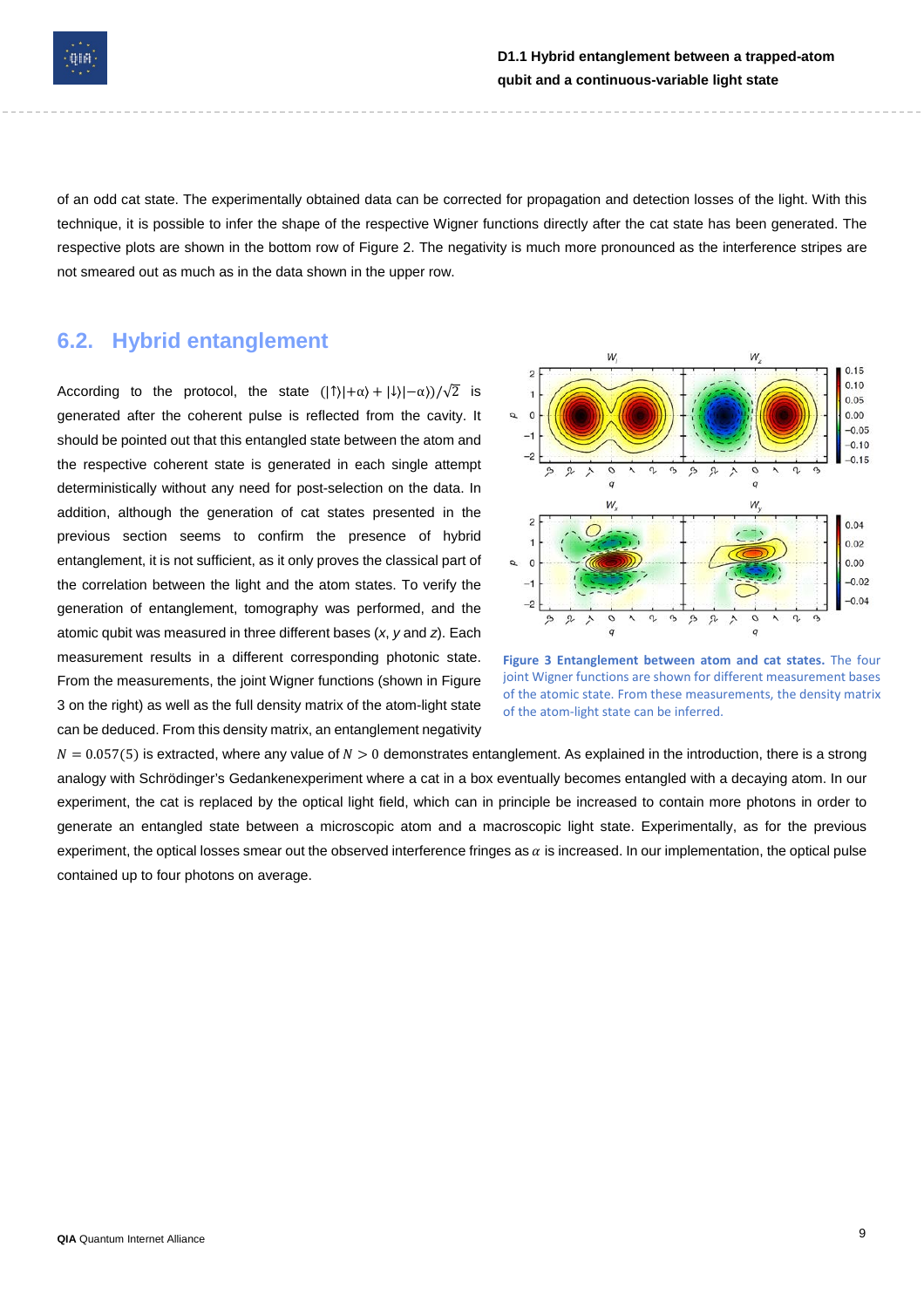

#### <span id="page-9-0"></span>**6.3. Hybrid gate**

The strong interaction between the atom and the incident light allows not only for the creation of non-classical light but can also be employed to perform a hybrid quantum gate between a continuous variable light state in the basis  $|\alpha\rangle$  and  $|-\alpha\rangle$  and the atomic spin  $| \uparrow \rangle$  and  $| \downarrow \rangle$ . Ideally, the truth table in the combination of these bases after an interaction is then given by

$$
|1\rangle|+\alpha\rangle \rightarrow |1\rangle|+\alpha\rangle,
$$
  

$$
|1\rangle|-\alpha\rangle \rightarrow |1\rangle|-\alpha\rangle,
$$
  

$$
|1\rangle|+\alpha\rangle \rightarrow |1\rangle|-\alpha\rangle,
$$
  

$$
|1\rangle|-\alpha\rangle \rightarrow |1\rangle|+\alpha\rangle,
$$

and the gate acts as a Controlled-NOT gate on these basis states. We measured this truth table, where the optical phase is again detected with our homodyne setup. The resulting overlap with the ideally expected result is around 86%. This value is limited by phase noise from cavity and laser fluctuations that broaden the Wigner function of the reflected light



**Figure 2 Truth table of the atom-cat gate.** The data corresponds to a CNOT gate, where the state of the atom controls the optical qubit.

and thus diminish the overlap with an ideal Wigner function for  $\vert \alpha \rangle$  or  $\vert -\alpha \rangle$ . If we discriminate between these two basis states just by the sign of the q-quadrature of the Wigner function, the fidelity increases to 96%.

#### <span id="page-9-1"></span>**6.4. Single photon distillation**

Even and odd cat states  $|cat_{\pm}\rangle = N(|\alpha\rangle \pm |-\alpha\rangle)$  only have photon contributions of either even or odd parity. Thus, our protocol

effectively constitutes a parity measurement on the light that is reflected from the cavity. This can be used to remove undesired Fock-state contributions from incident light pulses, as long as they have a different parity than the target state. An important application of this is the ability to clean up light from various imperfect single-photon sources and remove the detrimental two-photon component from it. This principle has been tested in the experiment by using weak coherent pulses with  $|\alpha| \ll 1$ . Such pulses are dominated by their vacuum contribution and still have non-negligible two-photon terms. Using our protocol and correcting for known effective losses distilled this input into a single-photon state having fidelity of up to 66%. We show both the reconstructed Wigner function (see Figure 5) and cross-correlation measurements of down to  $g^{(2)}(0)$  = 0.045(6). These measurements independently confirm the single-photon



**Figure 5. Wigner function of the distilled singlephoton state.**

character of the resulting optical state. A theoretical analysis based on the input-output formalism shows that the main limitation in the purity of the produced state comes from our cavity QED parameters and could be vastly improved with state-of-the-art fiber cavity systems.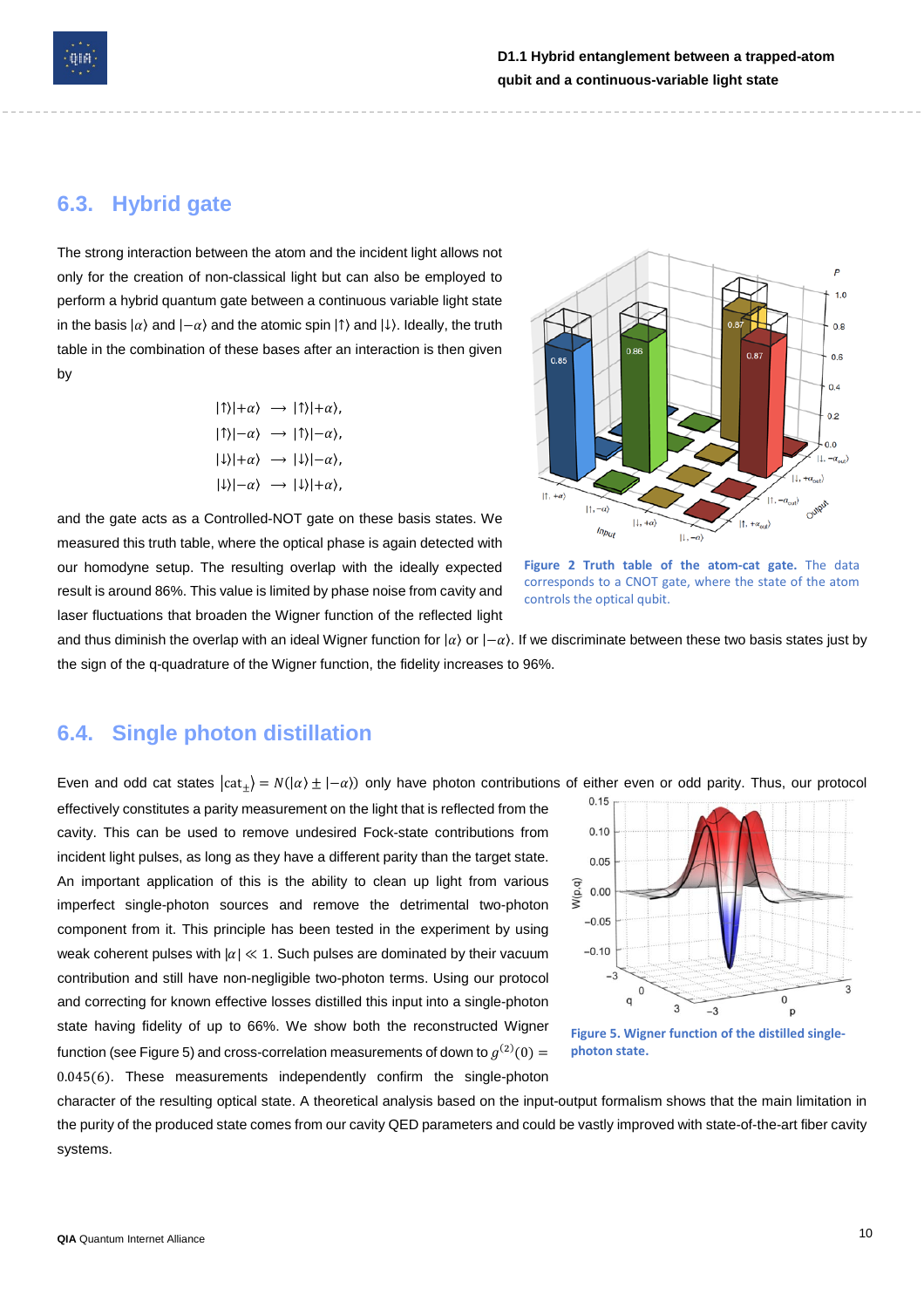

## <span id="page-10-0"></span>**7. Conclusion**

We have shown the first generation of entanglement between a single atom and a continuous-variable light state. This hybrid entanglement is a fantastic resource for quantum information based on hybrid architectures and beyond. It can be used to deterministically generate coherent state superpositions, a fundamental resource in continuous-variable quantum information processing; to build a hybrid gate; and also to generate single photons in a new way. The main challenge for future use of this resource is the optical losses; a cat state cannot be propagated over a-long distance fiber connection. However, except for dual rail qubits, this is an issue for most qubit encodings, and strategies exist to go around this problem.